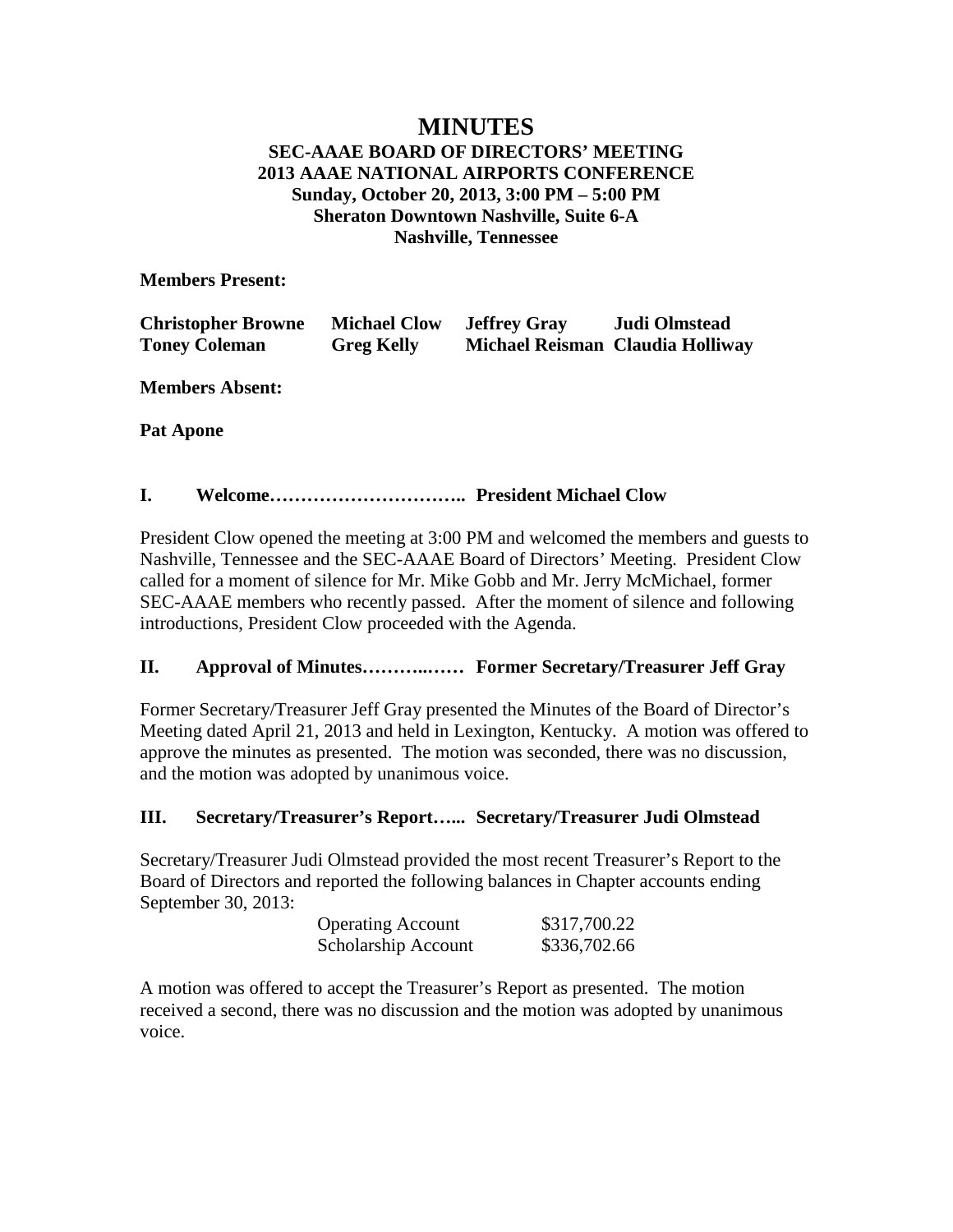Ms. Olmstead recommended a transfer of funds from the Operating Account to the SAMA Educational Foundation, Inc. Discussion ensued. A motion was received to move \$100,000.00 to the SAMA Educational Foundation, Inc. from the Operating fund. The motion received a second, there was no further discussion and the motion was adopted by unanimous voice.

# **COMMITTEE REPORTS**

### **Executive Secretary……………………… Bob Brammer**

Mr. Brammer reported a request from Mr. Patrick Graham, AAE, from Savannah, Georgia for Executive Emeritus membership status in the Chapter. A motion was received to approve the request. The motion was seconded, there was no further discussion and the motion was adopted by unanimous voice.

Mr. Brammer reported that he was awaiting correspondence from the CPA firm of Foti, Flyn, Lowen and Company to release the Chapter records ending June 30, 2013 to the firm for auditing.

## **2013 Annual Conference………………… Eric Frankl, Chairman**

Mr. Frankl was not in attendance. Total income from the Conference was \$60,469.

#### **2014 Finance & Administration Conference…………………………………Jennifer Shearer, Madam Chairman Ted Kitchens, Co-Chairman**

Ms. Shearer and Mr. Kitchens were not in attendance. President Clow noted that the conference would be held at the Orlando Florida Rosen Place on International Drive and additional details would be forthcoming. Assistance is needed in obtaining sponsors.

## **2014 SEC-AAAE Annual Conference……Pat Apone, Madam Chairman**

Ms. Apone was not in attendance. In her absence Mr. Kirk Lovell reported that Conference planning for Myrtle Beach, South Carolina was underway and Conference registration information is now on the Chapter web site at [www.secaaae.org.](http://www.secaaae.org/) The conference will be held May 4-6, 2014. Ms. Tammy Baxley is on-site at the National Airports Conference accepting preregistrations and providing additional information pertaining to the Conference for attendees and Corporate sponsors.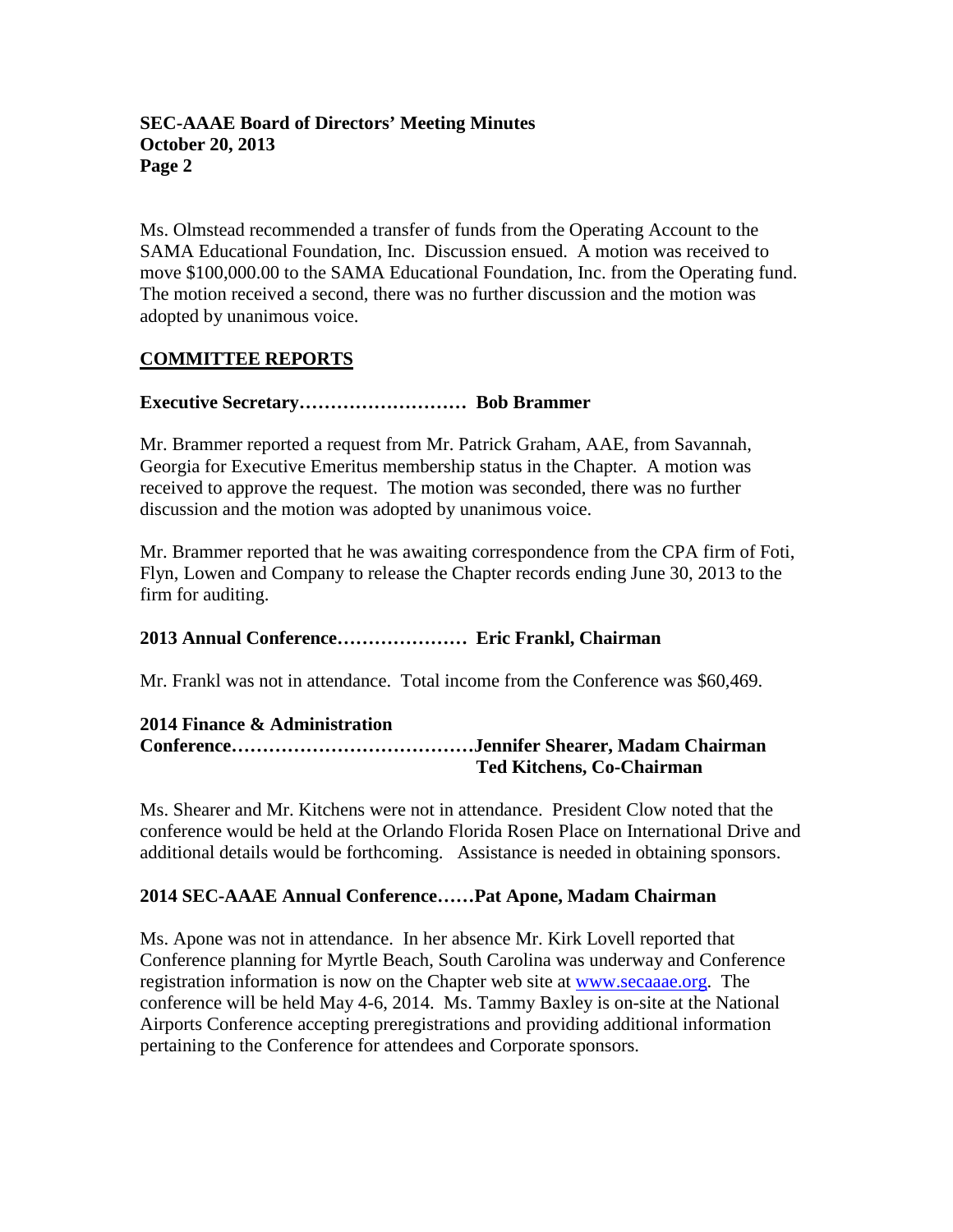#### **2015 SEC-AAAE Annual Conference……Kelly Johnson, Madam Chairman**

Ms. Johnson noted that the conference would be held May 10-12, 2015 in Northwest Arkansas. The hotel contract is being negotiated and Conference planning is underway.

### **2016 SEC-AAAE Annual Conference……David Edwards, Chairman**

Mr. Edwards was not in attendance.

#### **2017 SEC-AAAE Annual Conference……Bill Marrison, Chairman**

Mr. Marrison was not in attendance. Mr. Trevis Gardner provided an update on the Conference that will be held in Knoxville, Tennessee. The Conference will be held at the Holiday Inn-Worlds Fair Park Hotel and Knoxville Convention Center.

#### **Professional Education Committee……… Mihai Smighelschi, Chairman**

Chairman Smighelschi reported that three (3) SEC members were seated for their oral exams at this meeting and all passed. Mr. Smighelschi has assisted eight (8) candidates to successful completion of the program since the Lexington Conference. He thanked all the members who took their valuable time to sit on the oral exam boards and he noted that his work to process A.A.E.s for the Southeast Chapter and AAAE will continue accordingly.

#### **Student Scholarship & Academic Outreach Committee…………………....... Michael Reisman, Chairman Claudia Holliway, Madam Co-Chairman**

Mr. Reisman noted that the application period for scholarships has been open one month. As of Thursday, October 17, 2013 there were no applicants.

Mr. Reisman reported on a previously recommended concept of providing reimbursements to scholarship recipients for expenses incurred at SEC-AAAE Annual Conferences. Mr. Reisman's committee recommended that the Board allow more time for the newly implemented internship reimbursement program and the scholarship program to mature prior to taking on additional financial commitments. Following discussion, the Board concurred with Mr. Reisman's recommendation and encouraged discussion with the Corporate Committee about partnering to support reimbursements to scholarship recipients.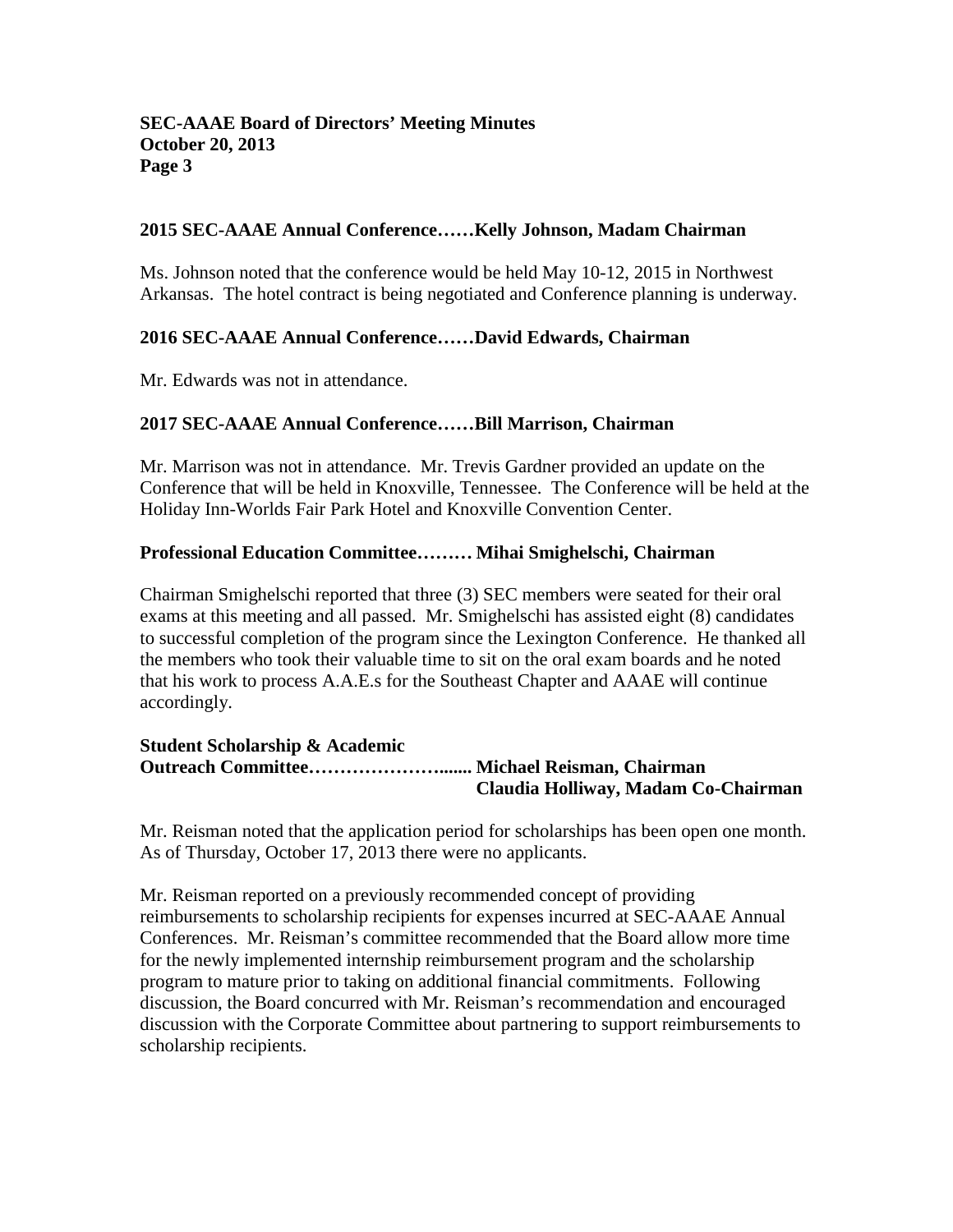#### **Marketing and Communications**

**Committee……………................................ Trevis Gardner, Chairman**

Mr. Gardner provided an elaborate update on the work of the Marketing and Communications Committee that included improvements in social media and member surveys. If chapter members have marketing savvy staff members that can assist Mr. Gardner, please contact him at [trevis@tys.org.](mailto:trevis@tys.org)

## **Corporate Liaison Committee………….... John Walz, Chairman Connie Growder, Madam Co-Chairman**

President Clow introduced Mr. John Walz and Ms. Connie Growder as the new leadership of the Committee. Mr. Growder noted the outstanding work performed by Mr. David King as the former Chairman of the Corporate Committee and reported that as the Committee was just getting started, there was little to report at this time. President Clow expressed his great appreciation for the work and contributions made by the SEC-AAAE corporate community.

## **Annual Conference Site Selection Committee……………………………….... Claudia Holliway, Madam Chairman**

Ms. Holliway noted that annual conference venues had been secured through 2017 and an Request for Proposals will be published for the year 2018.

### **Conference Financial Oversight Committee…................................................ Steven Oberlies, Chairman**

Mr. Oberlies was not in attendance. Mr. Clow noted that Mr. Oberlies has the Lexington spreadsheets and will report when his overview is complete.

#### **Resolutions & Bylaws……………………. Bob Brammer**

It was noted that President Clow had resigned his position with the Morgantown Regional Airport effective October 31, 2013 and in accordance with the SEC-AAAE Amended and Restated Charter and Bylaws made effective May 22, 2008, Mr. Clow is not entitled to continue as President of the Association without being gainfully employed in the field of airport management. Following considerable discussion, a motion was presented that President Clow would pass the gavel to President-Elect Jeffrey Gray to continue the business of the Chapter until the Board of Directors' Meeting to be held at the AAAE/SEC-AAAE Finance and Administration Conference in January 2014 at